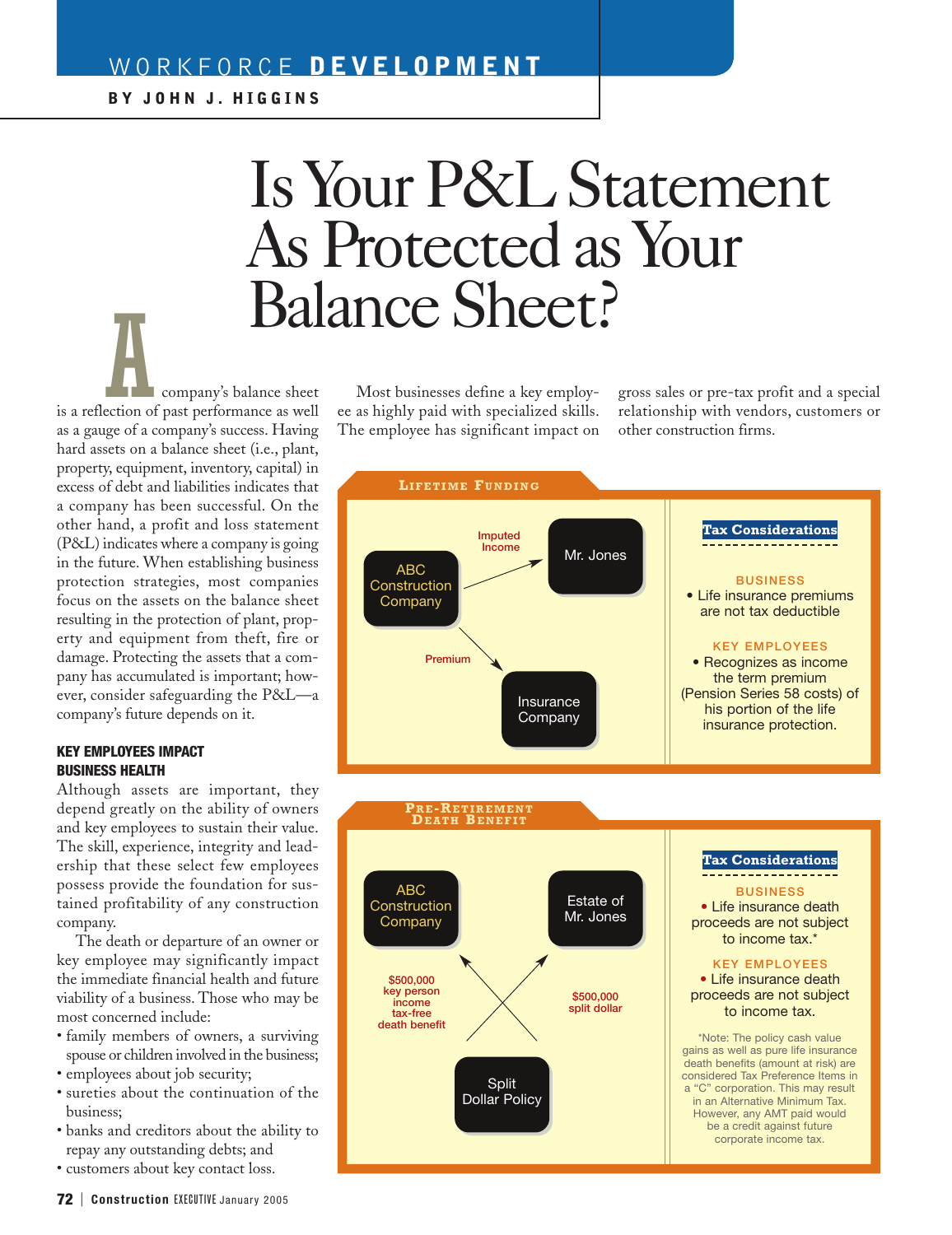## **THE P&L PROTECTION STRATEGY**

A construction company that is concerned about potential economic loss in the event of the premature death of a key employee should consider ways to gain the allegiance of the employee.

Without offering an ownership interest in the company, the company can enhance the employee's fringe benefits package. The company can consider:

- structuring a combination of plans key person, endorsement split dollar and deferred compensation;
- serving as the applicant owner of a \$1 million life insurance policy with a special endorsement that splits the death benefit between the employee's family and the company;
- entering into a separate deferred compensation agreement outlining the terms and conditions. The amount could be based on the performance of the company stock (phantom stock plan).

If the company pays the insurance premiums on a High Early Cash Value policy and carries the cash surrender value as an asset of the company, the employee rec-



ognizes the term cost for the \$500,000 life insurance protection as income. Other tax considerations include:

- premiums paid by the corporation for life insurance are not tax-deductible (IRC 264 (a)); and
- the employee recognizes income (P.S. 58

cost) on the term portion of life insurance protection.

However, if the employee dies before retiring:

• life insurance proceeds received by the corporation are income tax free (IRC  $101(a)$ ; and